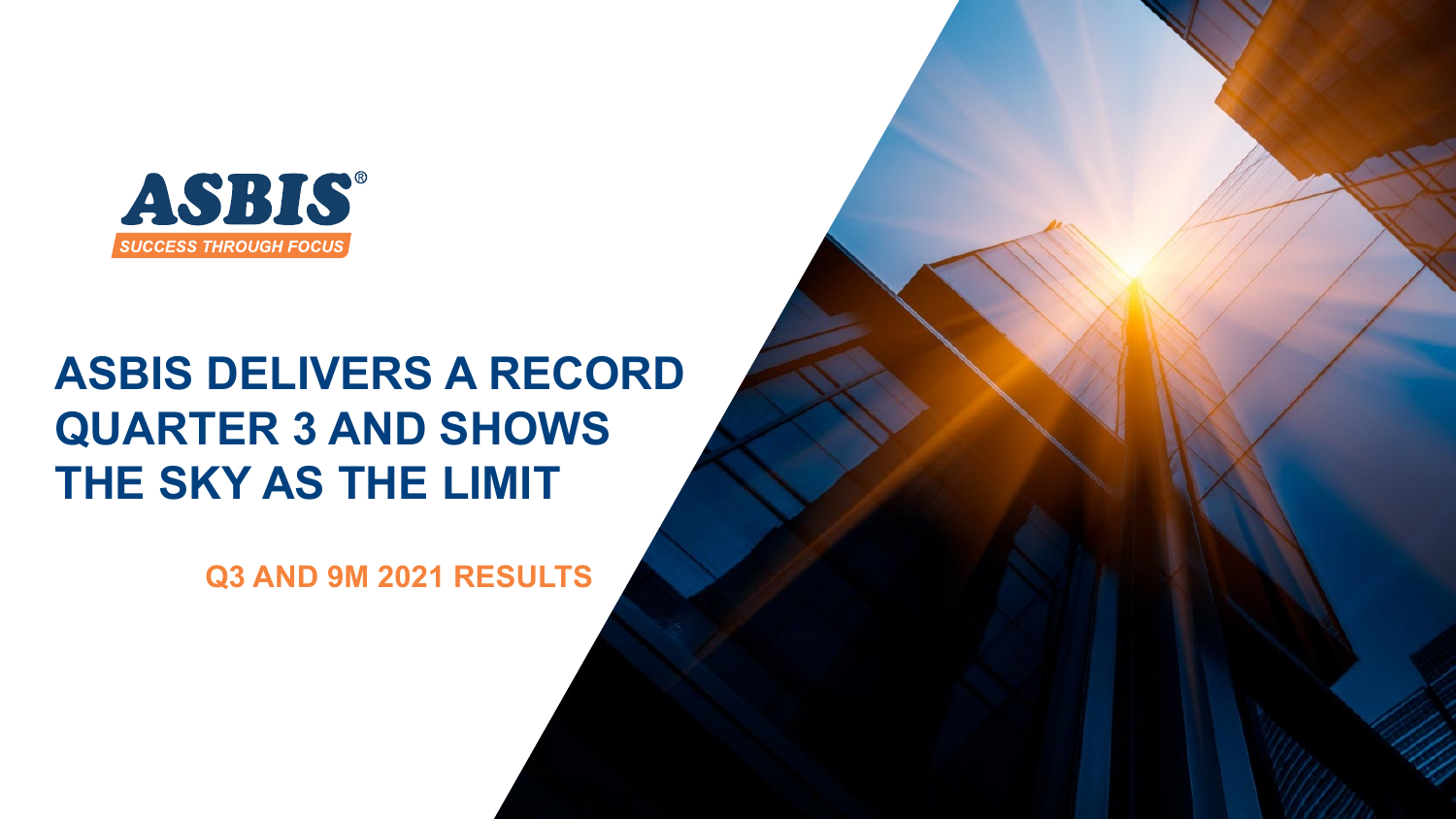ASBIS – Q3 2021 OVERVIEW

FINANCIAL RESULTS IN Q3 2021 and 9M 2021

UPGRADED FORECAST FOR 2021

**SUMMARY** 

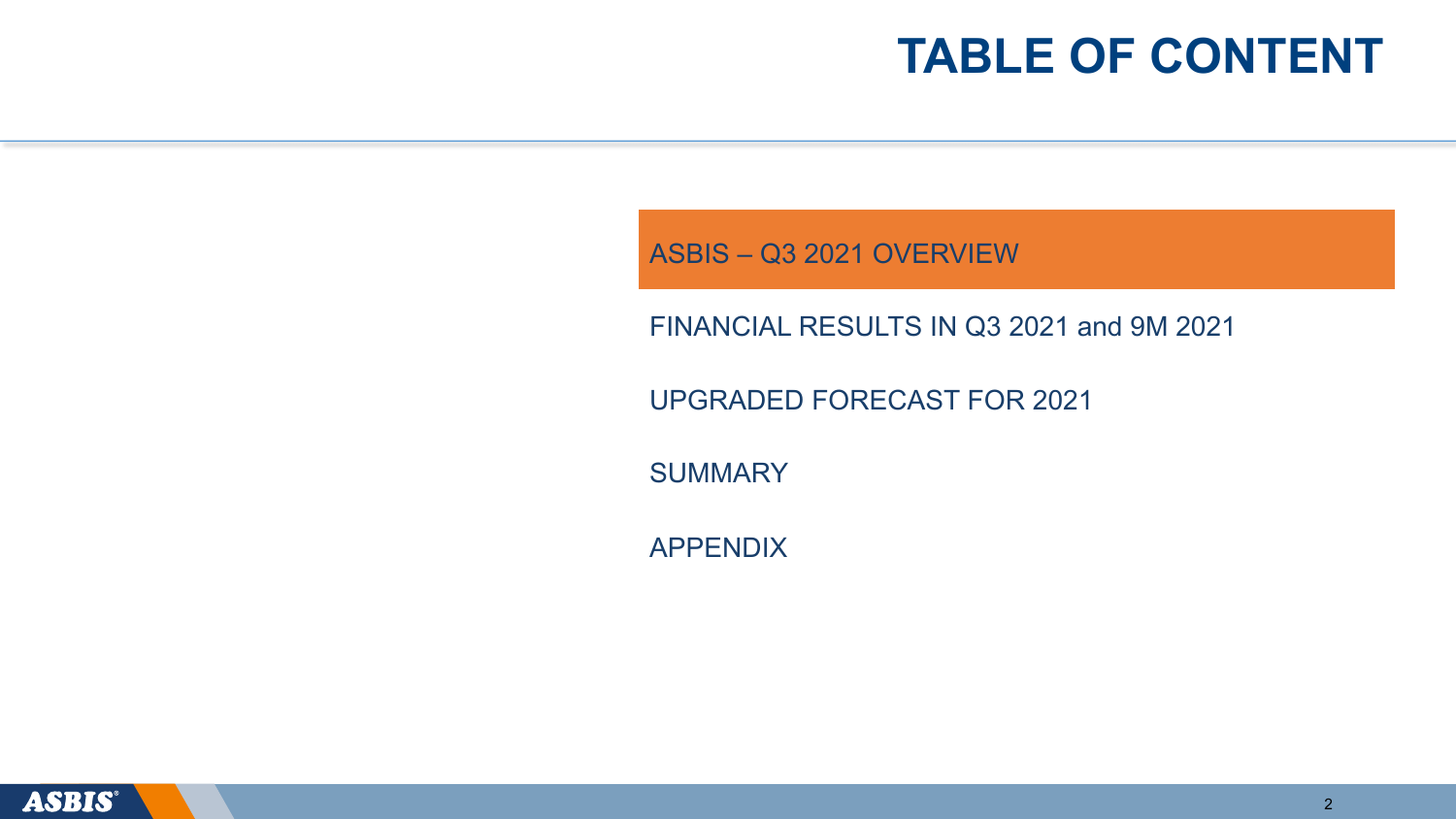# **ASBIS Q3 2021**



**Subsidiaries in 27** countries



**20 000** active customers in 56 countries

**2 040** 32 employees



Revenue **\$ 717 m**



**Distribution** centers



**23 000**  products in portfolio







**60%** Online transactions

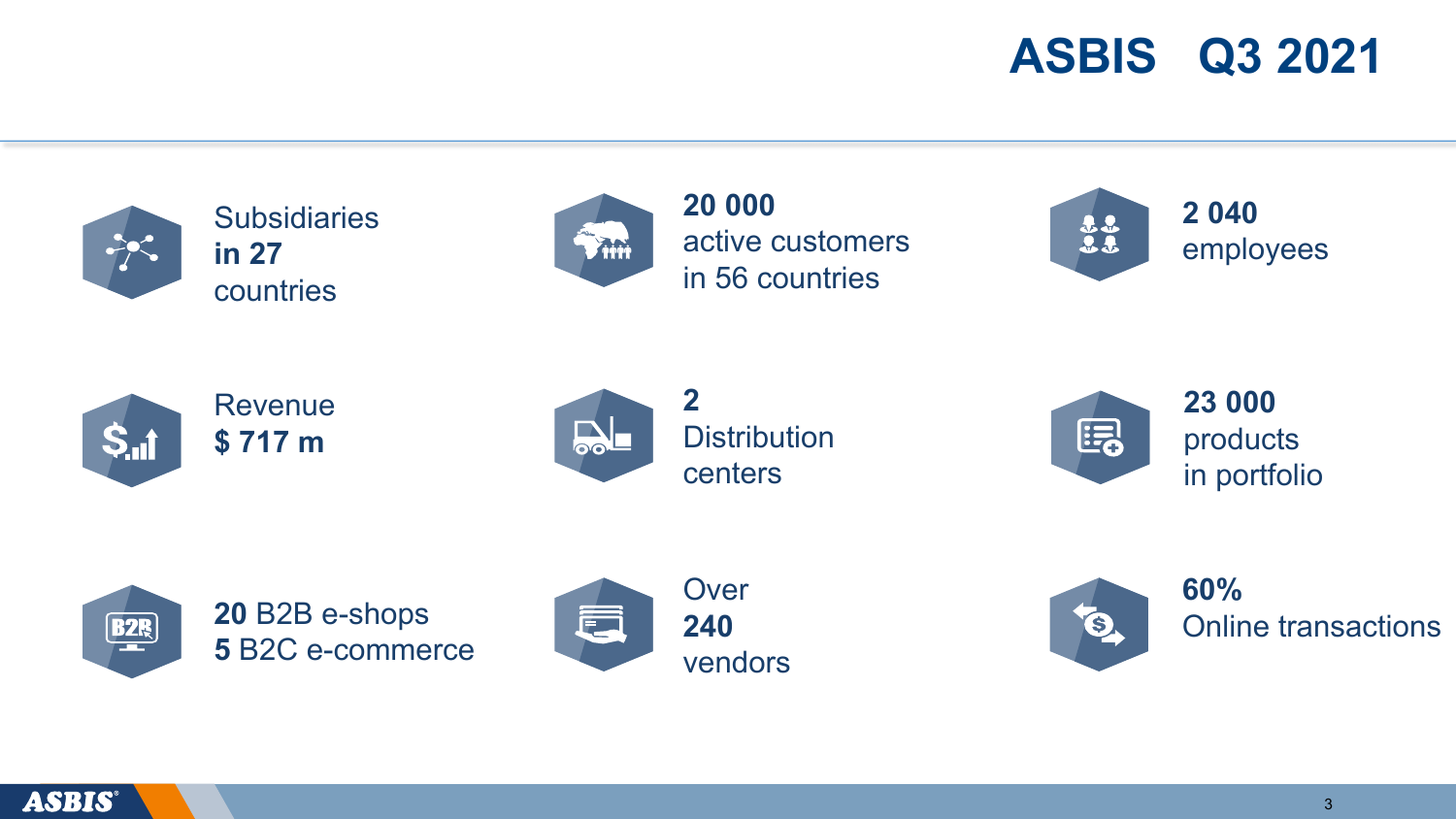# Q3 2021 KEY EVENTS

| <b>INTERIM DIVIDEND</b>                     | The BOD decided to pay an interim dividend of US\$ 0.20 per share. Record date was set on<br>November 18th, 2021 and a payment date - December 2nd, 2021.                                                                                                                                                                                                                                                                                                                                   |
|---------------------------------------------|---------------------------------------------------------------------------------------------------------------------------------------------------------------------------------------------------------------------------------------------------------------------------------------------------------------------------------------------------------------------------------------------------------------------------------------------------------------------------------------------|
| <b>BUSINESS UPDATE</b>                      | A contract extension with Pure Storage, extending ASBIS geographical coverage with<br>$\Box$<br>Pure Storage products in Bulgaria, North Macedonia and Kosovo<br>A new distribution partnership agreement with Vertiv - a global provider of critical<br>$\Box$<br>digital infrastructure and continuity solutions<br>A new distribution agreement with Micro Focus Enterprise B.V. - one of the leaders<br>$\Box$<br>in the market of global IT service and operations management software |
| <b>SOCIAL RESPONSIBLE</b><br><b>COMPANY</b> | □ ASBIS has entered the WIG-ESG index which brings together listed companies on the<br>Warsaw Stock Exchange recognized as socially responsible<br>In the third edition of the Companies Climate Awareness Survey, ASBIS was among the 7<br>u.<br>companies with the highest ratings, receiving the title: Climate Aware Company                                                                                                                                                            |
| <b>UPDATED FORECAST</b>                     | The Company upgraded its financial forecast for 2021 which assumes revenues between<br>USD 2.9 and USD 3.1 billion and a net profit after tax of USD between 71.0 and 74.0<br>million.                                                                                                                                                                                                                                                                                                      |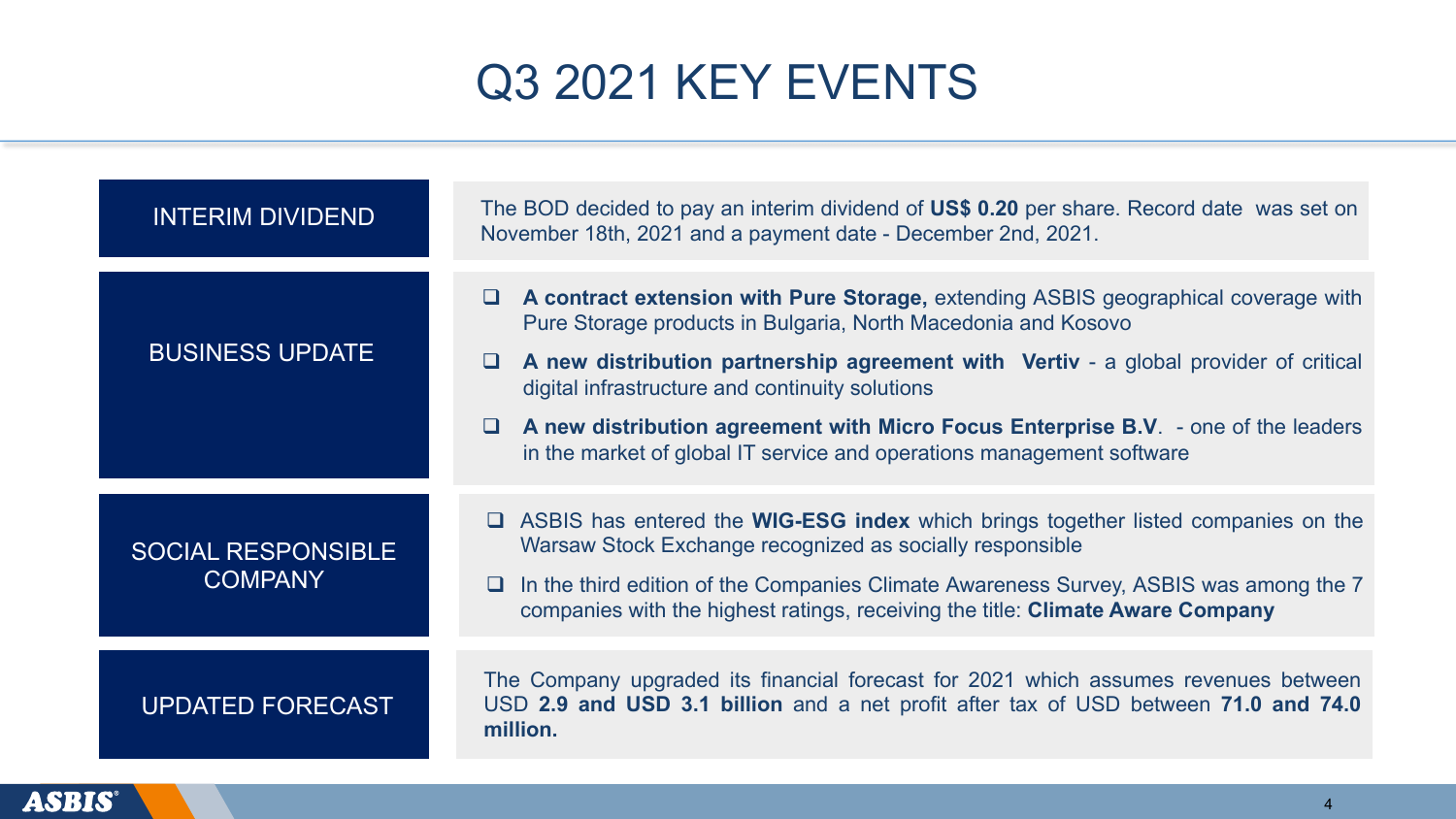ASBIS – OVERVIEW IN Q3 2021

FINANCIAL RESULTS IN Q3 2021 and 9M 2021

UPGRADED FORECAST FOR 2021

**SUMMARY** 

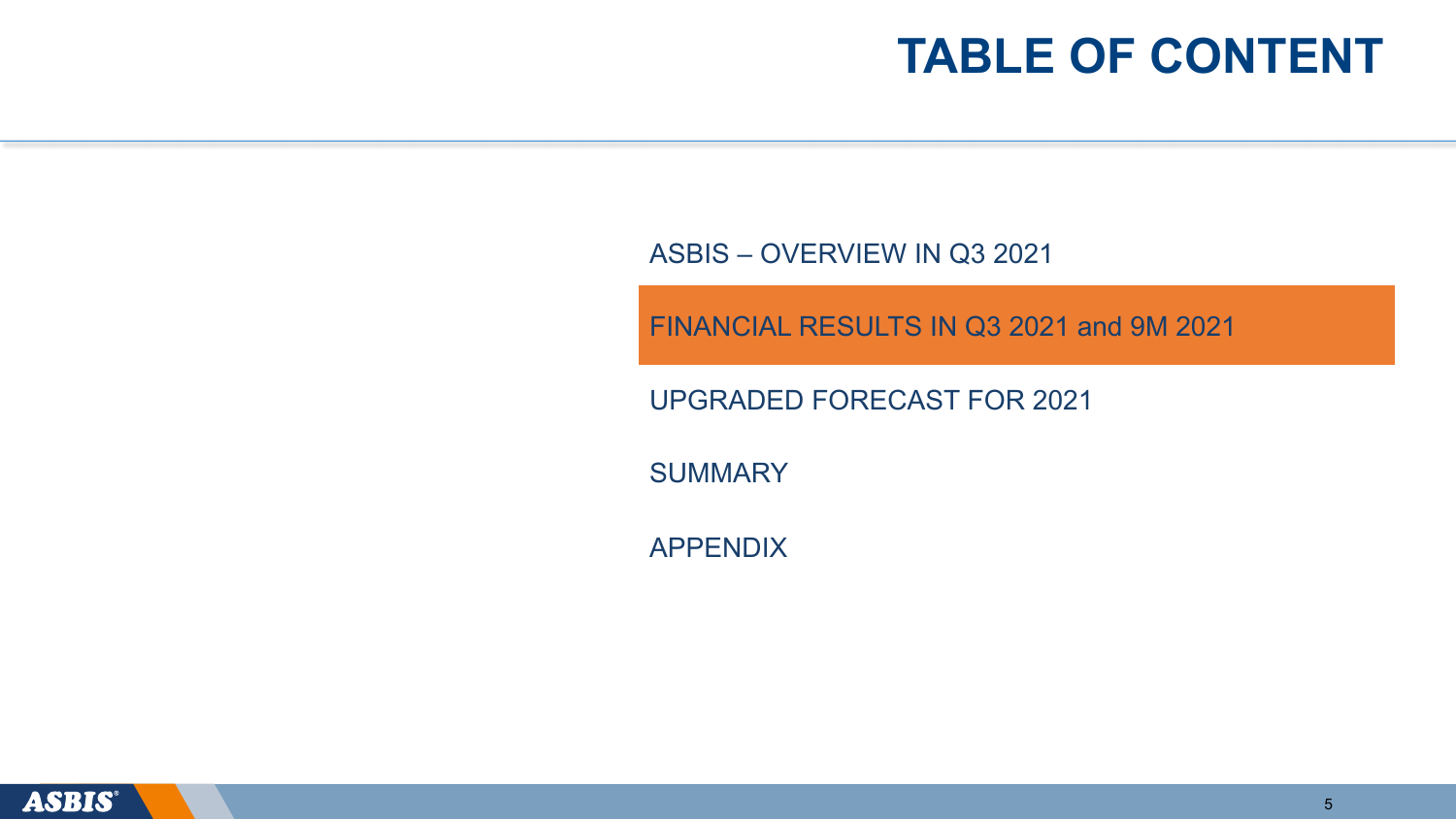

# Q3 2021 SENSATIONAL QUARTER

#### Q3 2021 Financial Highlights

| <b>REVENUES</b>     | <b>GROSS PROFIT</b> |
|---------------------|---------------------|
| US\$717 million     | US\$ 52.8 million   |
| $+16\%$ YoY         | $+46\%$ YoY         |
| <b>GROSS PROFIT</b> | <b>NET INCOME</b>   |
| <b>MARGIN</b>       | US\$ 18.2 million   |
| 7.37%               | $+75\%$ Yo Y        |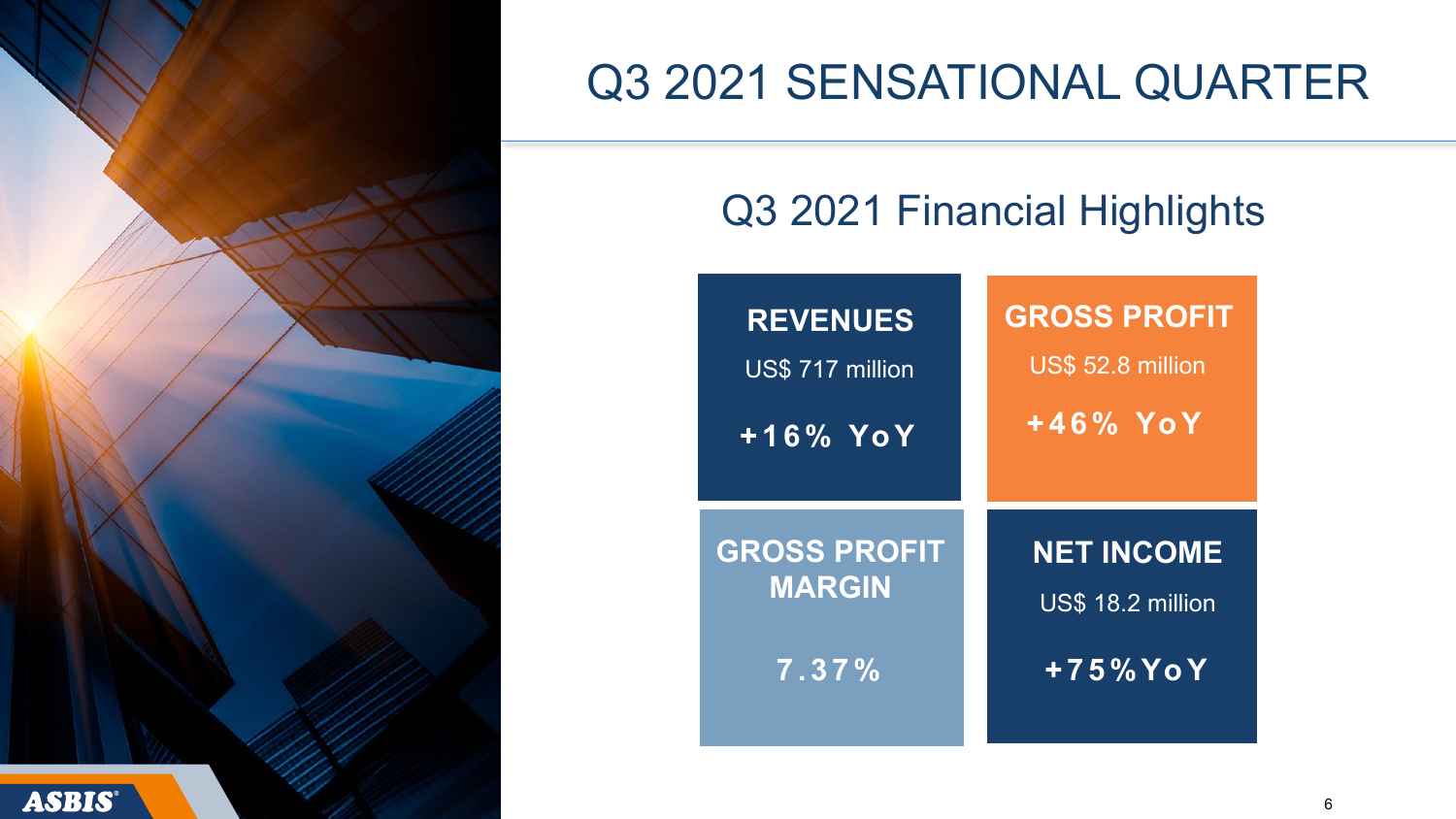# Q3 2021 STRONG PRESENCE IN ALL MAJOR REGIONS

- FSU region with a strong 24% YoY growth.
- The F.S.U. and the CEE regions contributed the majority of the Group's revenues.
- WE region recorded a 78%

#### REVENUES BY REGIONS (US\$ m)



FSU CEE MEA WE Other

| <b>FSU</b>   | 422.7 | 341.0 | 24%    |
|--------------|-------|-------|--------|
| <b>CEE</b>   | 148.2 | 146.7 | $1\%$  |
| <b>MEA</b>   | 75.5  | 82.1  | $-8%$  |
| <b>WE</b>    | 61.9  | 34.8  | 78%    |
| Other        | 8.3   | 15.1  | $-45%$ |
| <b>TOTAL</b> | 716.5 | 619.7 | 16%    |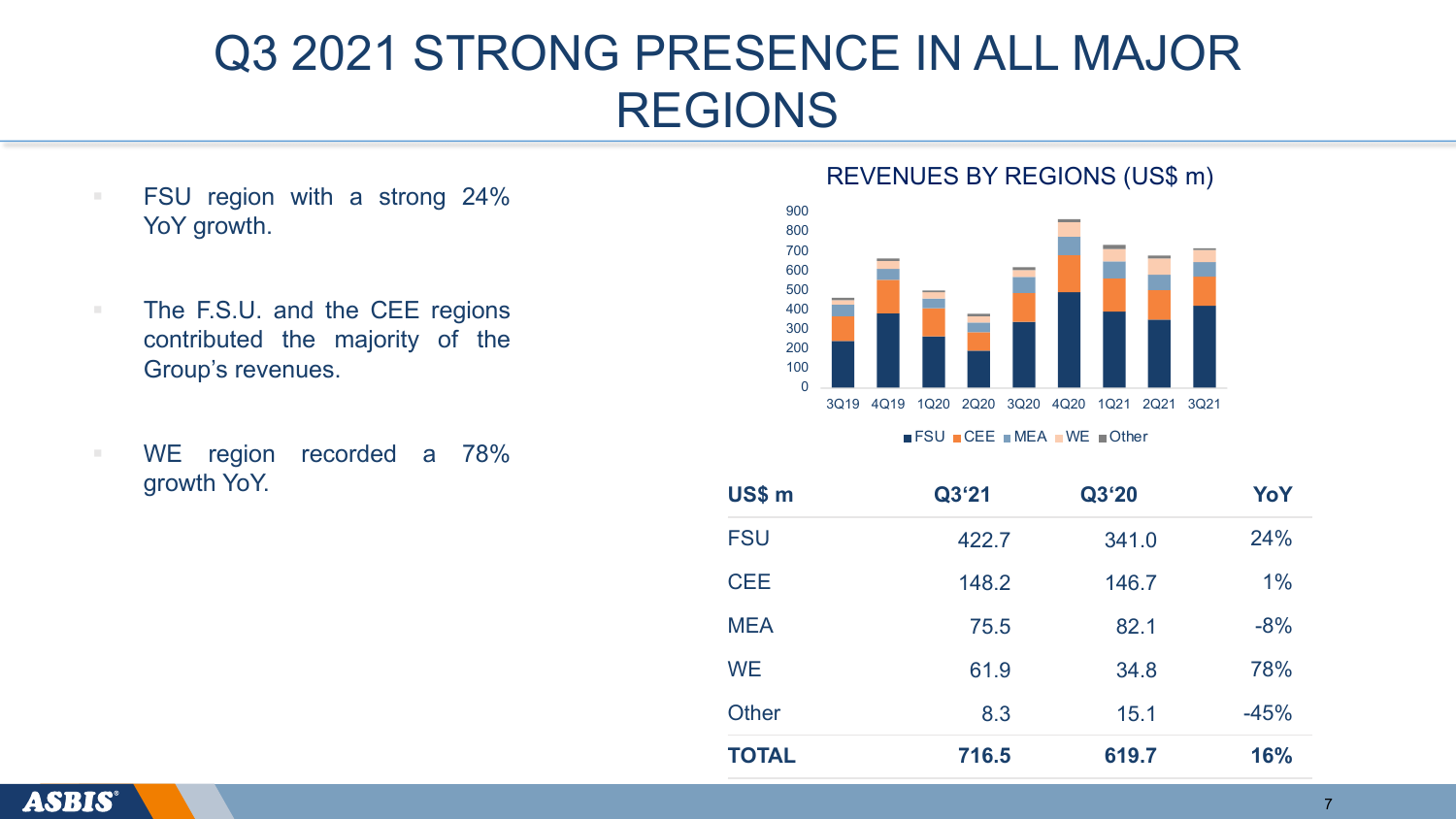# 9M 2021 TOP 10 COUNTRIES IN REVENUES vs 9M 2020

- Russia with impressive revenues of USD 397 m remained no. 1 country, while Ukraine followed.
- Kazakhstan recorded a stunning 87% YoY growth and remained in top 3.
- Poland still in top 10, with a 14% YoY growth.



Revenues 9M 2021 Revenues 9M 2020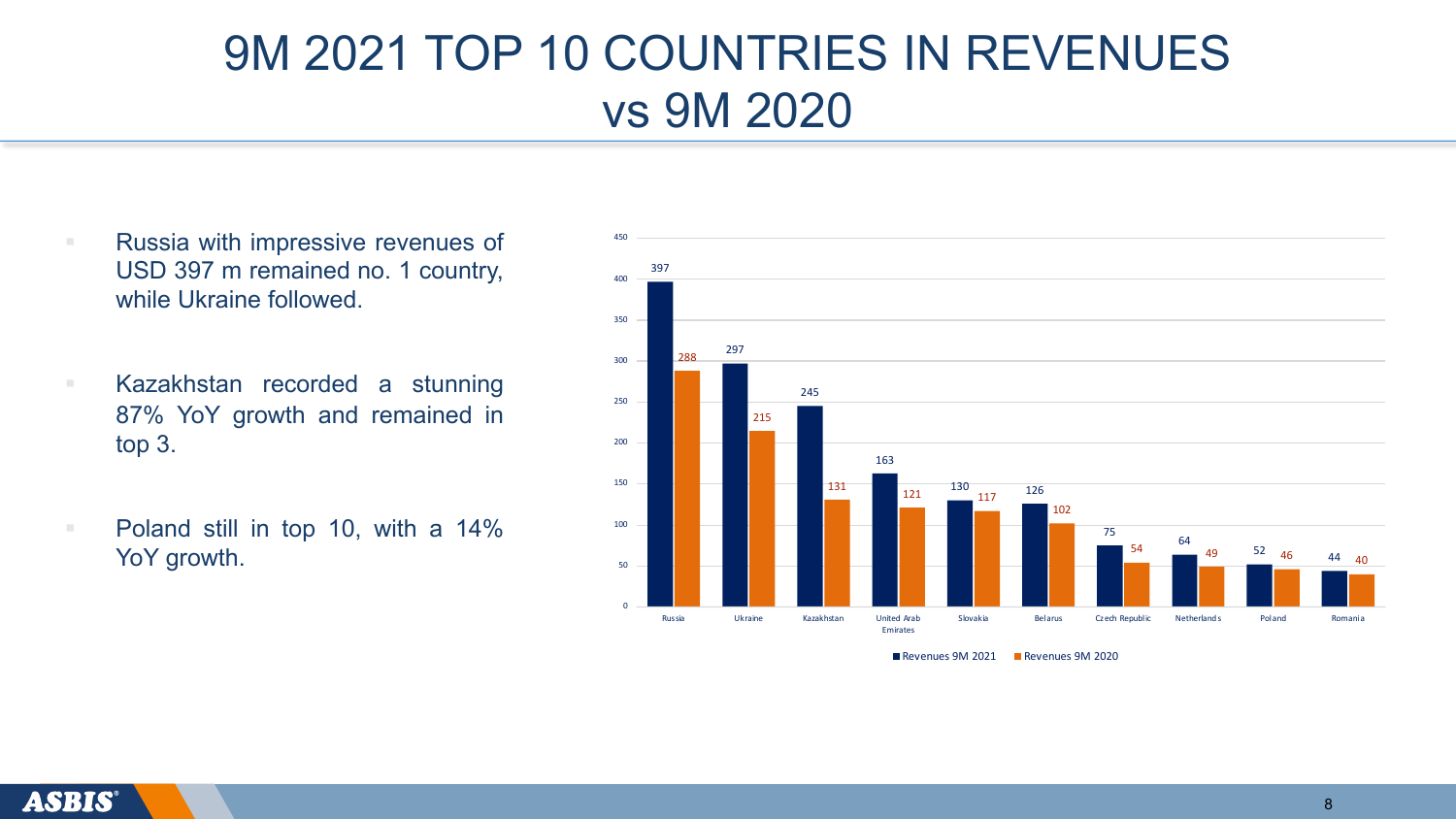# Q3 2021 HIGH DEMAND FOR ALL MAJOR PRODUCT LINES

- § Minor decline of smartphones business in anticipation of the new i-phone 13.
- § Strong market share in both CPUs and laptops.
- § Robust growth in SSDs fuelled by data center and other VAD business projects.
- PC desktop and peripherals with a strong demand and growth.



REVENUES BY LINES (US\$ m) ■Smartphones ■CPUs ■HDDs ■Laptops ■SSD ■Other

| US\$ m                 | Q3'21 | Q3'20 | YoY   |
|------------------------|-------|-------|-------|
| <b>Smartphones</b>     | 192.1 | 199.8 | $-4%$ |
| <b>CPU<sub>s</sub></b> | 100.7 | 100.3 | $0\%$ |
| Laptops                | 84.4  | 45.8  | 85%   |
| <b>SSDs</b>            | 31.5  | 21.0  | 50%   |
| PC desktop             | 16.8  | 11.5  | 46%   |
| <b>Peripherals</b>     | 36.2  | 29.3  | 24%   |
| <b>TOTAL</b>           | 716.5 | 619.7 | 16%   |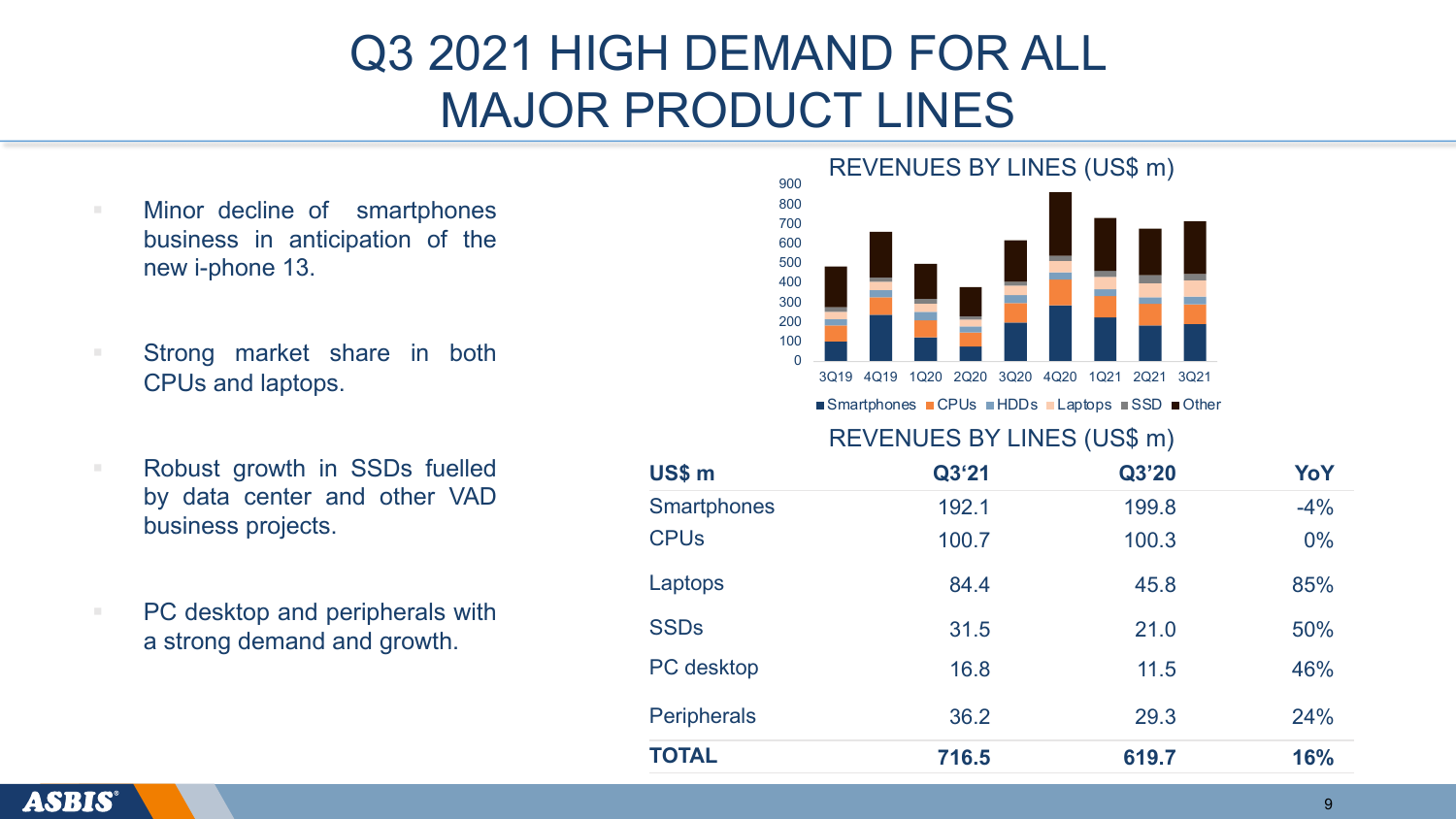# Q3 2021 THE BEST THIRD QUARTER EVER

§ Strong growth in top-line and gross profit.

■ Gross profit margin at a new record-high level, reached 7.37% in Q3'21.

■ SG&A costs under control despite strong growth in revenues, gross profit and net profitability.

■ Net income rocketed and reached US\$ 18.2 m.

| US\$ m                                                  | Q3'21  | Q3'20  | YoY        |
|---------------------------------------------------------|--------|--------|------------|
| <b>Revenue</b>                                          | 716.5  | 619.7  | <b>16%</b> |
| Gross profit                                            | 52.8   | 36.1   | 46%        |
| Gross profit margin                                     | 7.37%  | 5.83%  | 1.54 ppt   |
| SG&A costs                                              | 25.4   | 19.7   | 29%        |
| <b>Profit from operations</b>                           | 27.4   | 16.5   | 66%        |
| <b>Operating margin</b>                                 | 3.83%  | 2.66%  | 1.17 ppt   |
| <b>Financial income</b>                                 | 0.9    | 0.9    | $-5%$      |
| <b>Financial expenses</b>                               | $-6.3$ | $-4.5$ | 40%        |
| <b>Profit before tax</b>                                | 22.0   | 12.9   | <b>71%</b> |
| Tax                                                     | $-3.8$ | $-2.5$ | 51%        |
| <b>Profit for the period</b>                            | 18.2   | 10.4   | 75%        |
| <b>Net margin</b>                                       | 2.54%  | 1.68%  | 0.86 ppt   |
| MORE THAN 75% INCREASE OF THE NET INCOME IN<br>Q3 2021. |        |        |            |

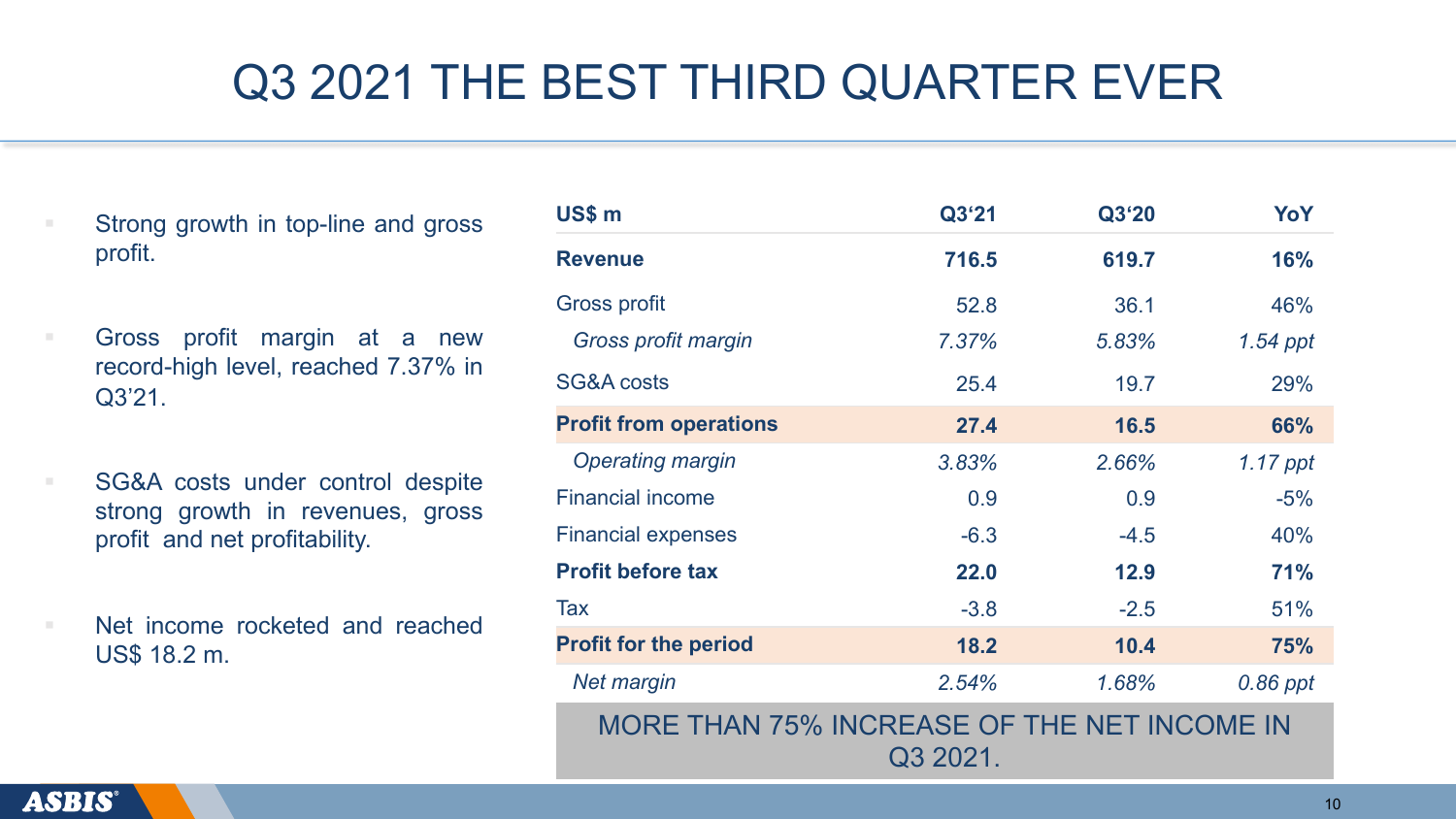## Q3 2021 THE HIGHEST EVER GROSS PROFIT MARGIN

- Gross profit margin sky-rocketed to 7.37% in Q3'21.
- In Q3'21 gross profit margin continued a positive upward trend.
- SG&A expenses grew by 29.1% YoY mainly due to higher GP, therefore higher variable expenses.

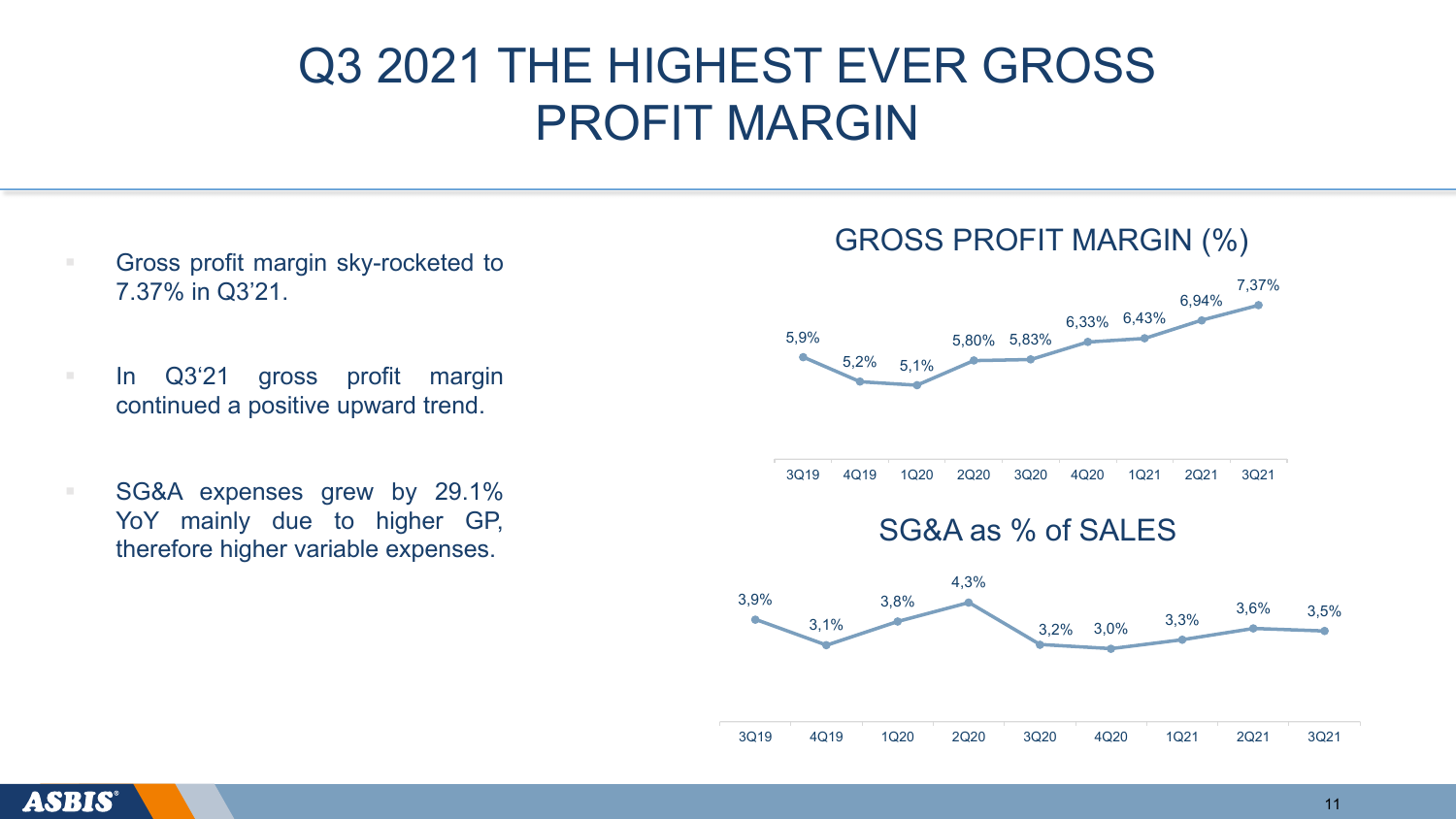# 9M 2021 EXCELLENT RESULTS

- § Dynamic growth in top-line and gross profit.
- Gross profit margin much improved and reached 6.91% in 9M'21.
- SG&A costs under control despite significant growth in revenues, gross profit and net profitability.
	- Stunning growth of 220% in net income YoY.

| US\$ m                        | 9M'21   | <b>9M'20</b> | YoY        |
|-------------------------------|---------|--------------|------------|
| <b>Revenue</b>                | 2,130.0 | 1,500.6      | 42%        |
| <b>Gross profit</b>           | 147.2   | 83.5         | 76%        |
| Gross profit margin           | 6.91%   | 5.56%        | $1.35$ ppt |
| SG&A costs                    | 74.2    | 55.2         | 35%        |
| <b>Profit from operations</b> | 72.9    | 28.3         | 158%       |
| <b>Operating margin</b>       | 3.42%   | 1.88%        | 1.54 ppt   |
| <b>Financial income</b>       | 3.0     | 2.0          | 47%        |
| <b>Financial expenses</b>     | $-16.9$ | $-11.5$      | 47%        |
| <b>Profit before tax</b>      | 59.4    | 19.1         | 210%       |
| <b>Tax</b>                    | $-11.0$ | $-4.0$       | 173%       |
| <b>Profit for the period</b>  | 48.4    | 15.1         | 220%       |
| <b>Net margin</b>             | 2.27%   | 1.01%        | $1.26$ ppt |

MORE THAN THREE-FOLD INCREASE IN NET INCOME FOR 9M 2021.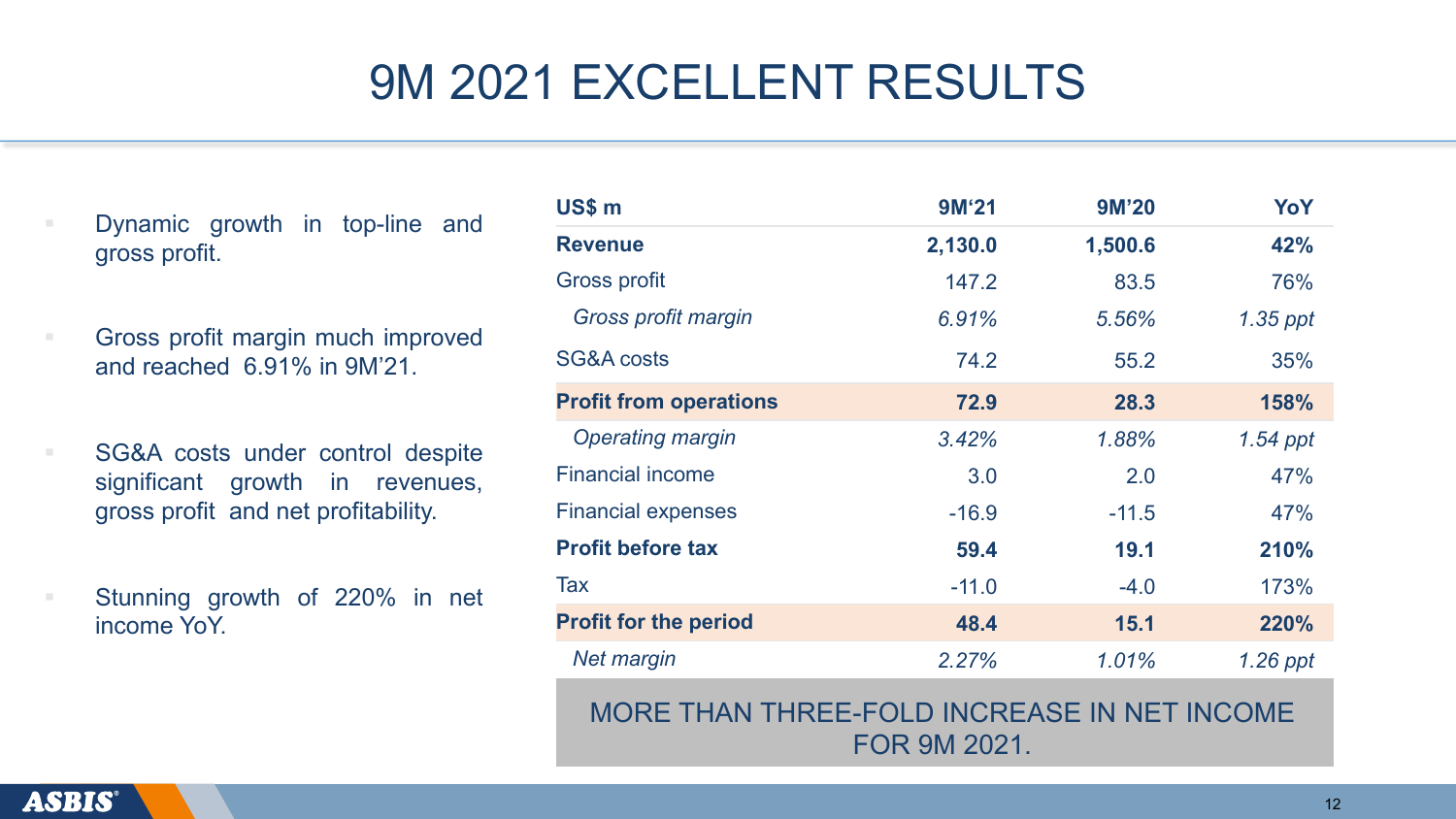#### INDEBTEDNESS AT SAFE LEVEL

Strong increase in cash position in seasonally NWC intensive quarter.

§ Ability of the Company to access external financing remains very strong.

The weighted average cost of debt reached 8.2% in 9M 2021, versus 8.0% in 2020.

| US\$ m                                                | 9M'21  | <b>9M'20</b>     | YoY    |
|-------------------------------------------------------|--------|------------------|--------|
| Short term borrowings<br>(excl. leases and factoring) | 113.5  | 74.3             | 53%    |
| Long term borrowings<br>(excl. leases)                | 0.4    | 0.5              | $-13%$ |
| Other long term liabilities                           | 0.8    | 0.7              | 12%    |
| <b>Lease liabilities</b>                              | 6.2    | 6.1              | 2%     |
| Cash and cash equivalents                             | 165.3  | 119.6            | 38%    |
| <b>Factoring creditors</b>                            | 82.0   | 44.0             | 86%    |
| <b>Net debt (no factoring)</b>                        | (50.0) | (44.0)           | 13%    |
| Net debt (incl. factoring)                            | 32.0   | $\boldsymbol{0}$ |        |

End of 9M 2021 net debt/ equity

**0x** excl. factoring

**0.2x** incl. factoring

at safe and low levels

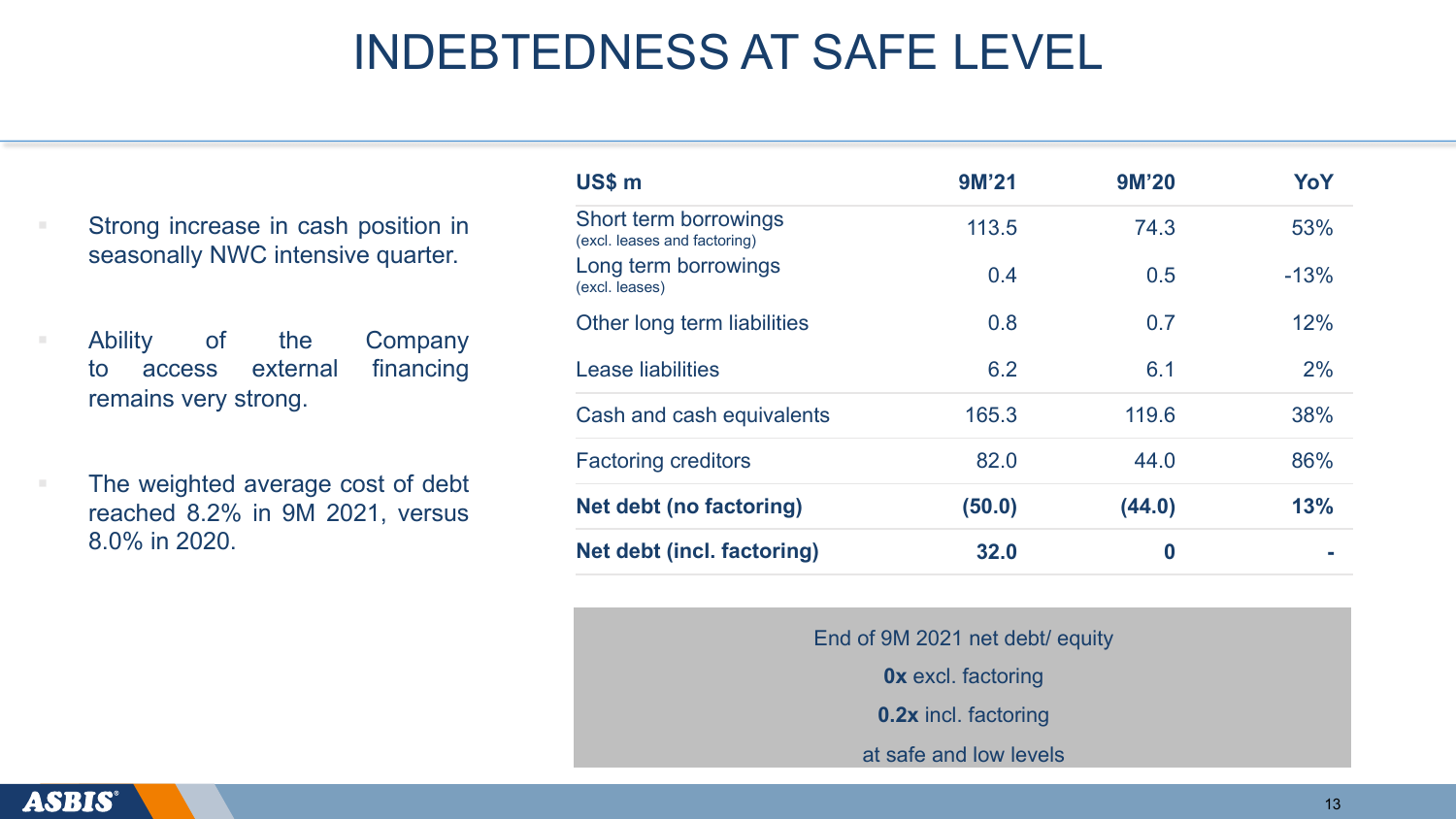# SHAREHOLDER STRUCTURE



|                    | <b>Number of shares</b><br>& votes | % of share capital<br>& votes |
|--------------------|------------------------------------|-------------------------------|
| KS Holdings Ltd *  | 20,443,127                         | 36.83%                        |
| Free-float         | 35,056,873                         | 63.17%                        |
| <b>TOTAL</b>       | 55,500,000                         | 100.00%                       |
| As of : 2021-11-04 |                                    |                               |

*\*Siarhei Kostevitch holds shares as the sole shareholder of KS Holdings Ltd*

#### **ASBIS entered WIG-ESG Index of the WSE**



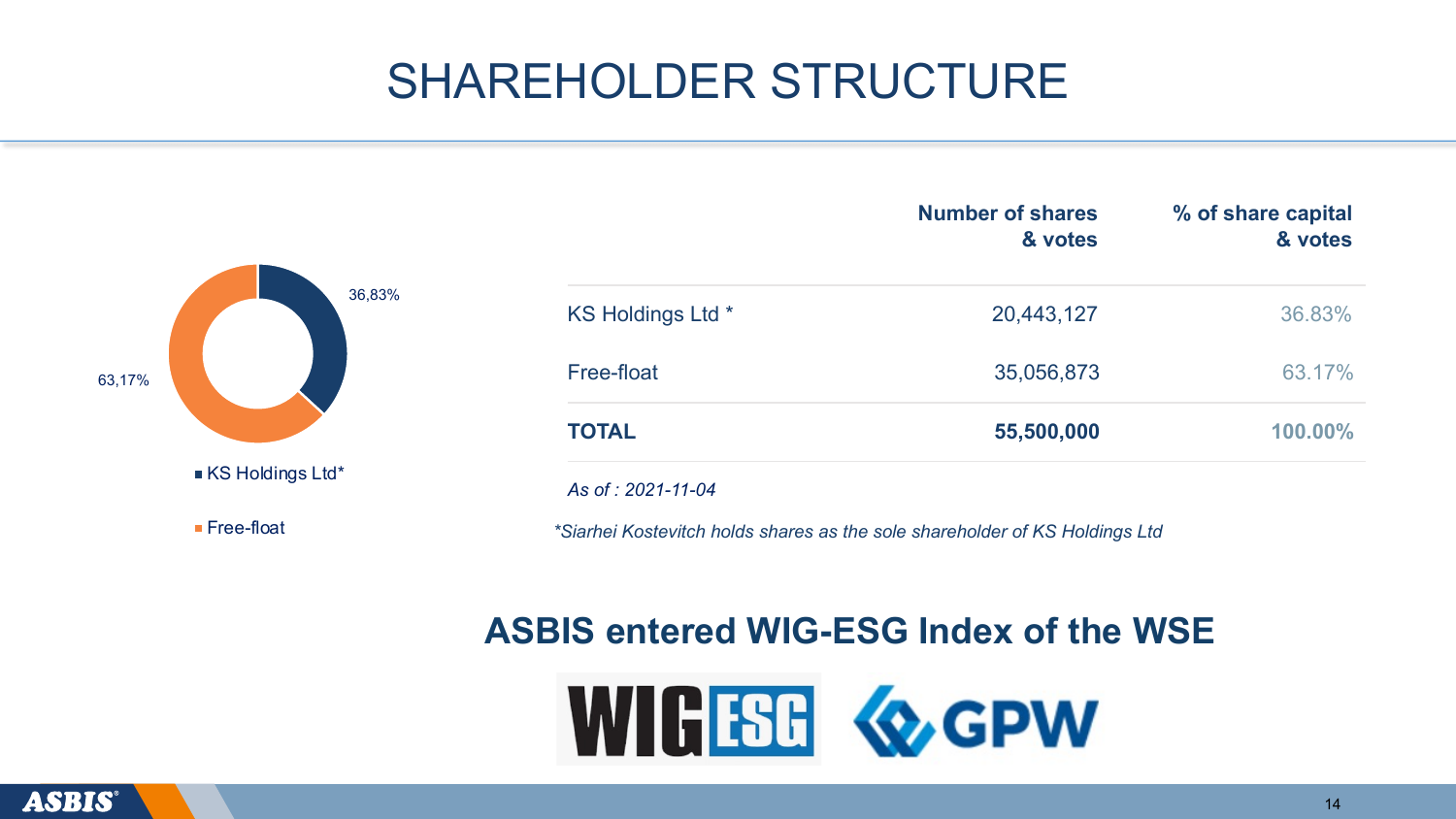ASBIS – OVERVIEW IN Q3 2021

FINANCIAL RESULTS IN Q3 2021 and 9M 2021

UPGRADED FORECAST FOR 2021

**SUMMARY** 

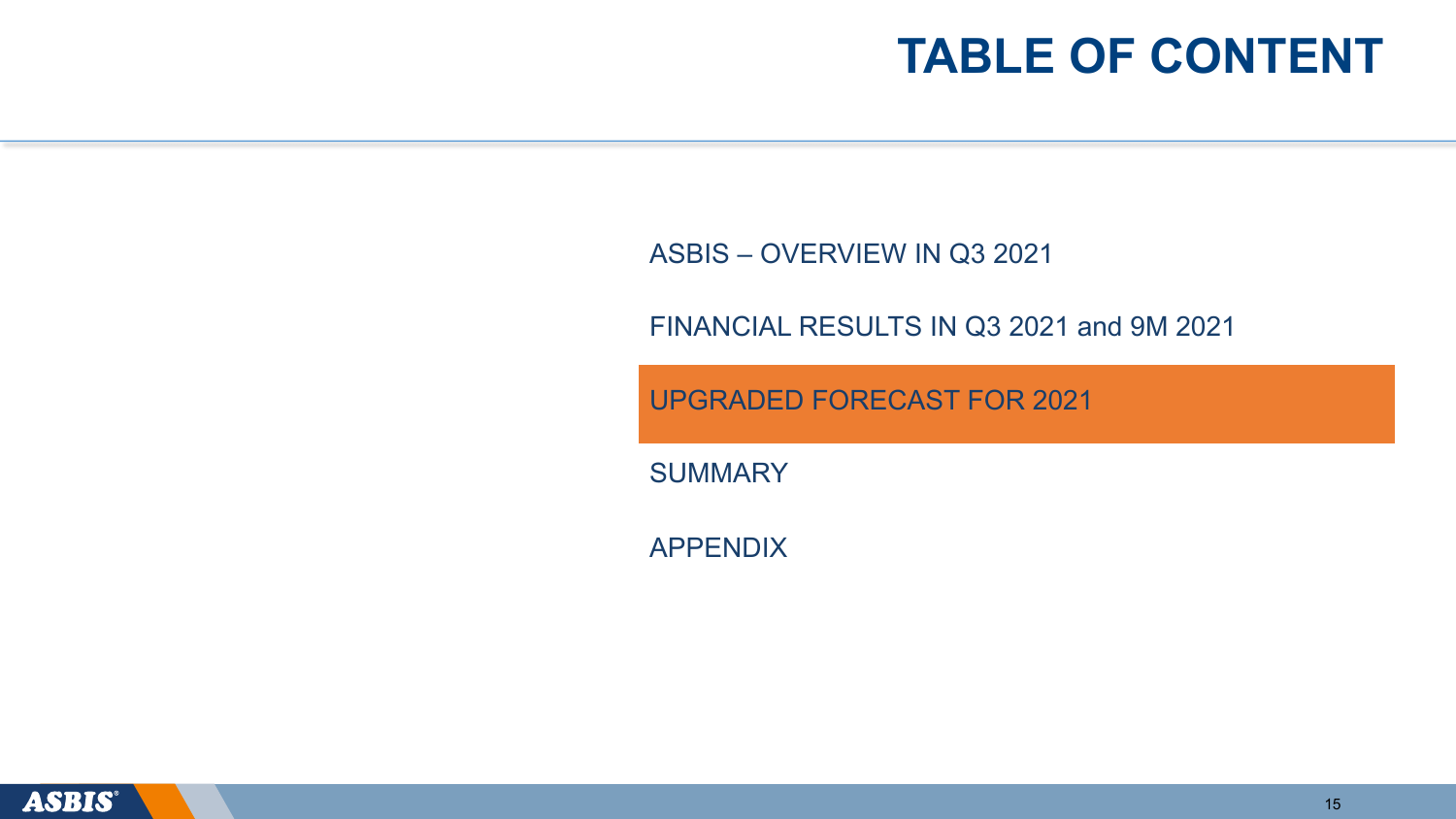# 2021 UPGRADED FORECAST



#### ASSUMPTIONS

- No another lockdown and significant changes in consumer behavior
- A stable situation in key FSU and CEE markets and in key FSU currencies (not worse than in 2020).
- No significant disturbance in the general economic environment.
- A similar YoY competitive environment with no new significant market entrants and favourable relations with key suppliers.
- No significant decrease in sales of high margin products and solutions (VAD) and private label products.
- Smartphones segment will not deteriorate more than 10% in the markets we operate.
- No significant shortages of specific components in IT industry.
- No significant decrease in demand or supply for IT products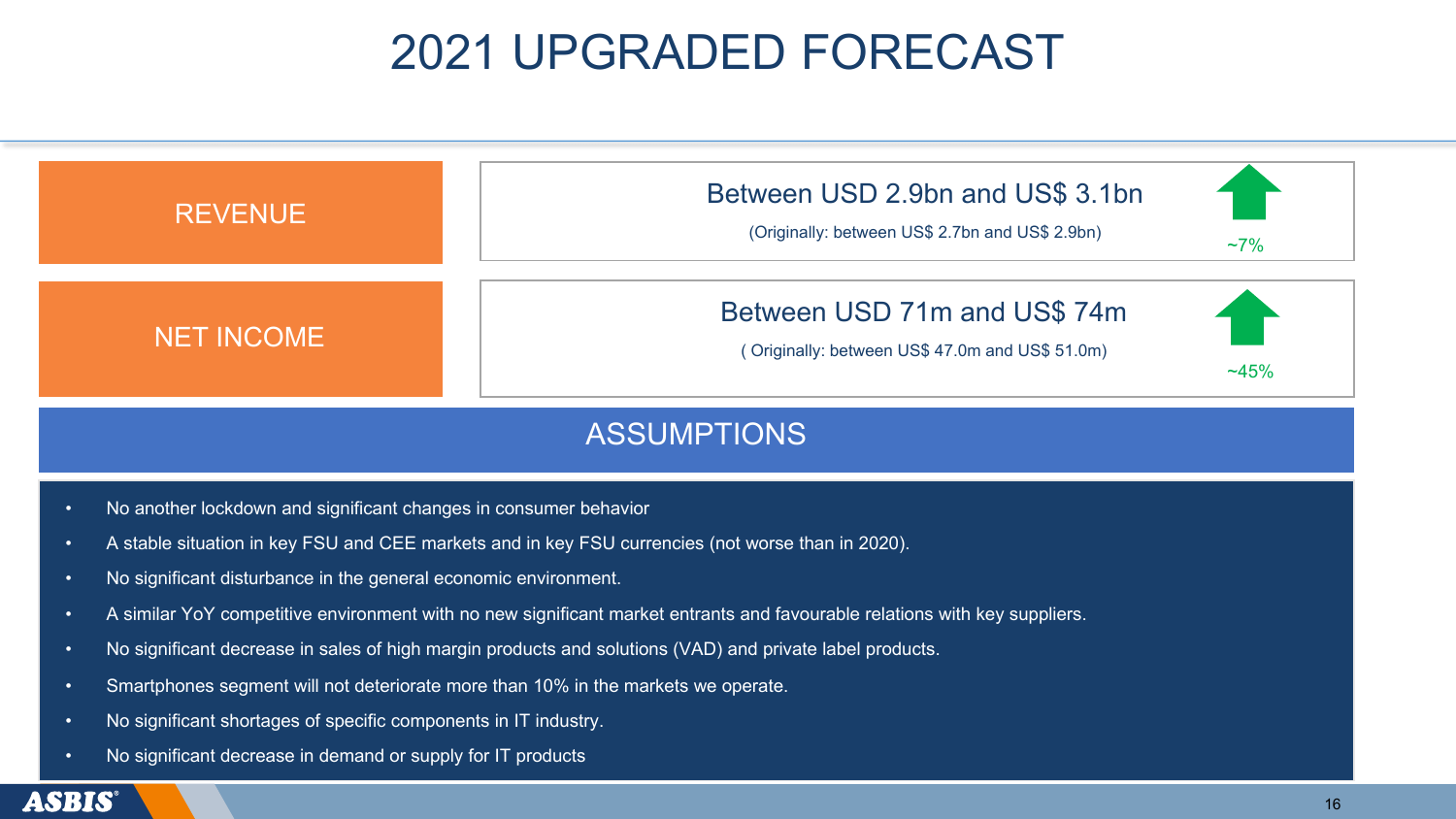ASBIS – OVERVIEW IN Q3 2021

FINANCIAL RESULTS IN Q3 2021 and 9M 2021

UPGRADED FORECAST FOR 2021

**SUMMARY** 

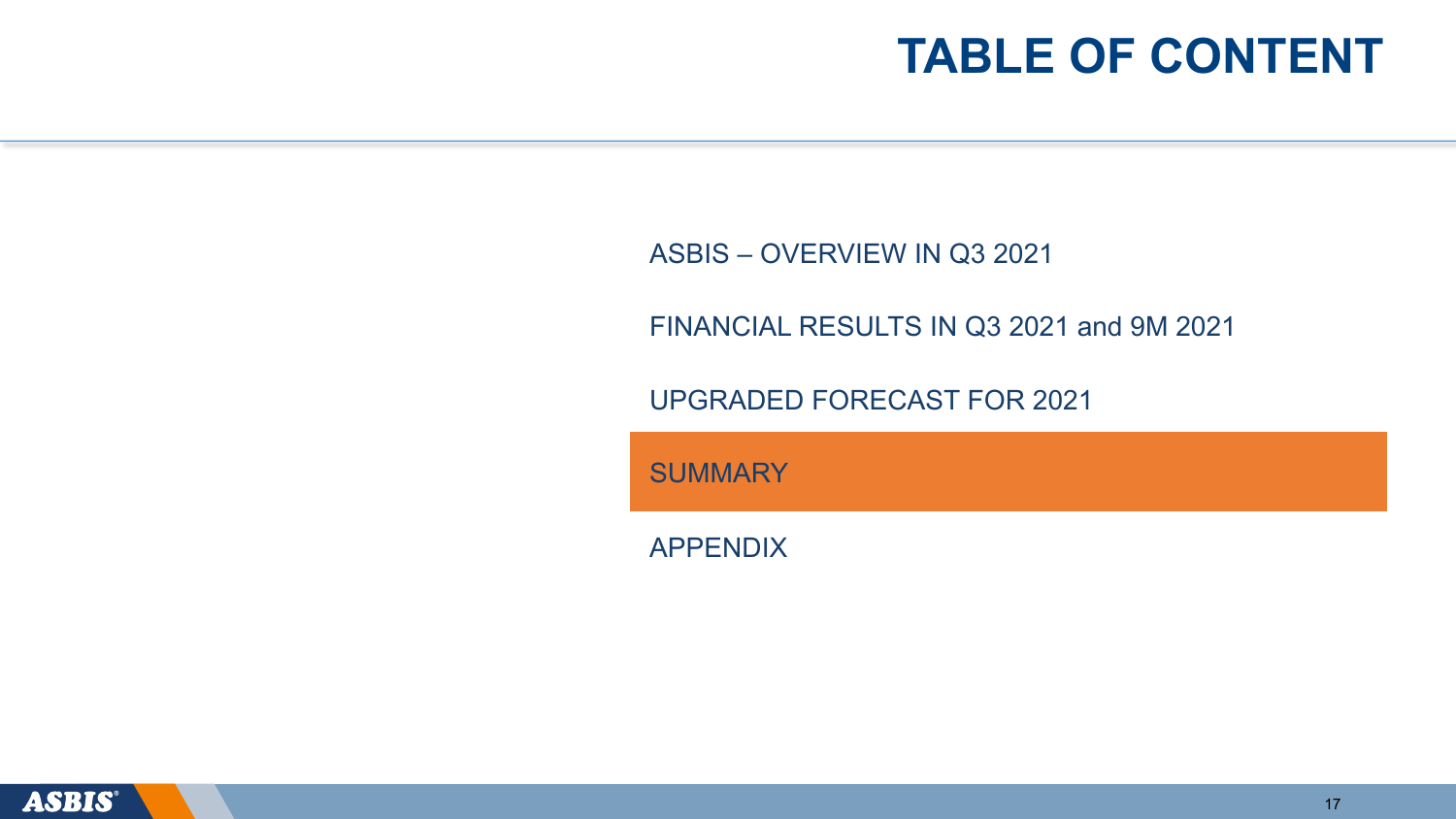# SUMMARY OF Q3 2021

| THE BEST Q3<br>IN COMPANY'S<br><b>HISTORY</b>      | The highest ever revenue in Q3<br>$\bullet$<br>The highest ever net profit in Q3<br>$\bullet$<br>The highest ever gross profit margin<br>$\bullet$                                                                                                                       |
|----------------------------------------------------|--------------------------------------------------------------------------------------------------------------------------------------------------------------------------------------------------------------------------------------------------------------------------|
| <b>CONTINUITY OF THE</b><br><b>DIVIDEND POLICY</b> | Interim dividend from the Company's profit for 2021: USD 11.1 million will be paid to<br>$\bullet$<br>shareholders (USD 0.20 cents per share) which is twice as much paid in December<br>2020.<br>Dividend has been paid for the last six consecutive years<br>$\bullet$ |
| <b>DYNAMIC BUSINESS</b><br><b>DEVELOPMENT</b>      | <b>Contract extension with Pure Storage,</b><br><b>New distribution partnership agreement with Vertiv</b><br><b>New distribution agreement</b> with Micro Focus Enterprise B.V.                                                                                          |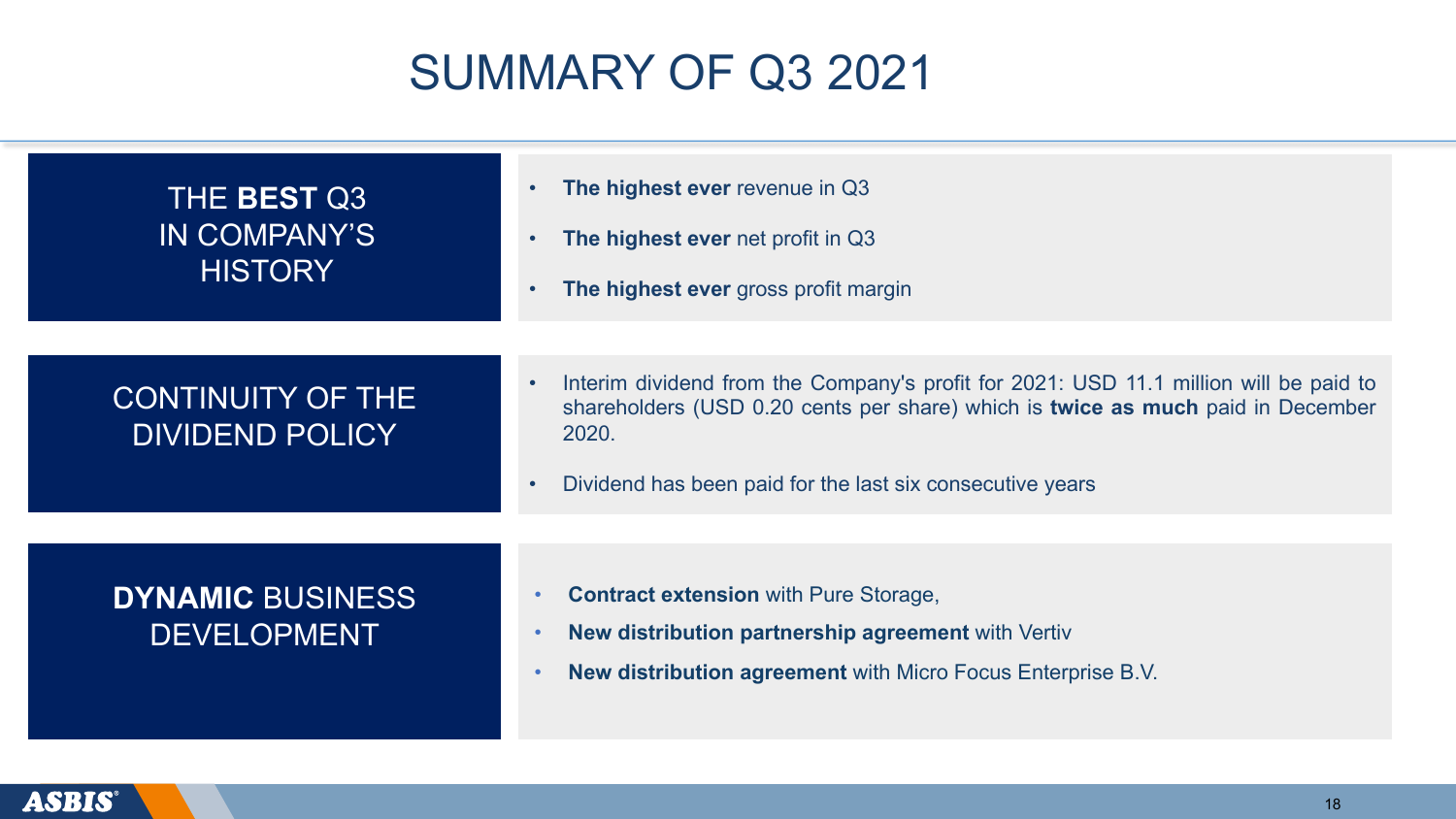



**Tziamalis Constantinos phone:** +357 25857188 **email**: costas@asbis.com

**Bartosz Basa phone:** +48 691 910 760 **email**: b.basa@asbis.com

**HEADQUARTERS**

43, Kolonakiou Street, Diamond Cour Limassol – Cyprus, Phone:  $+35725$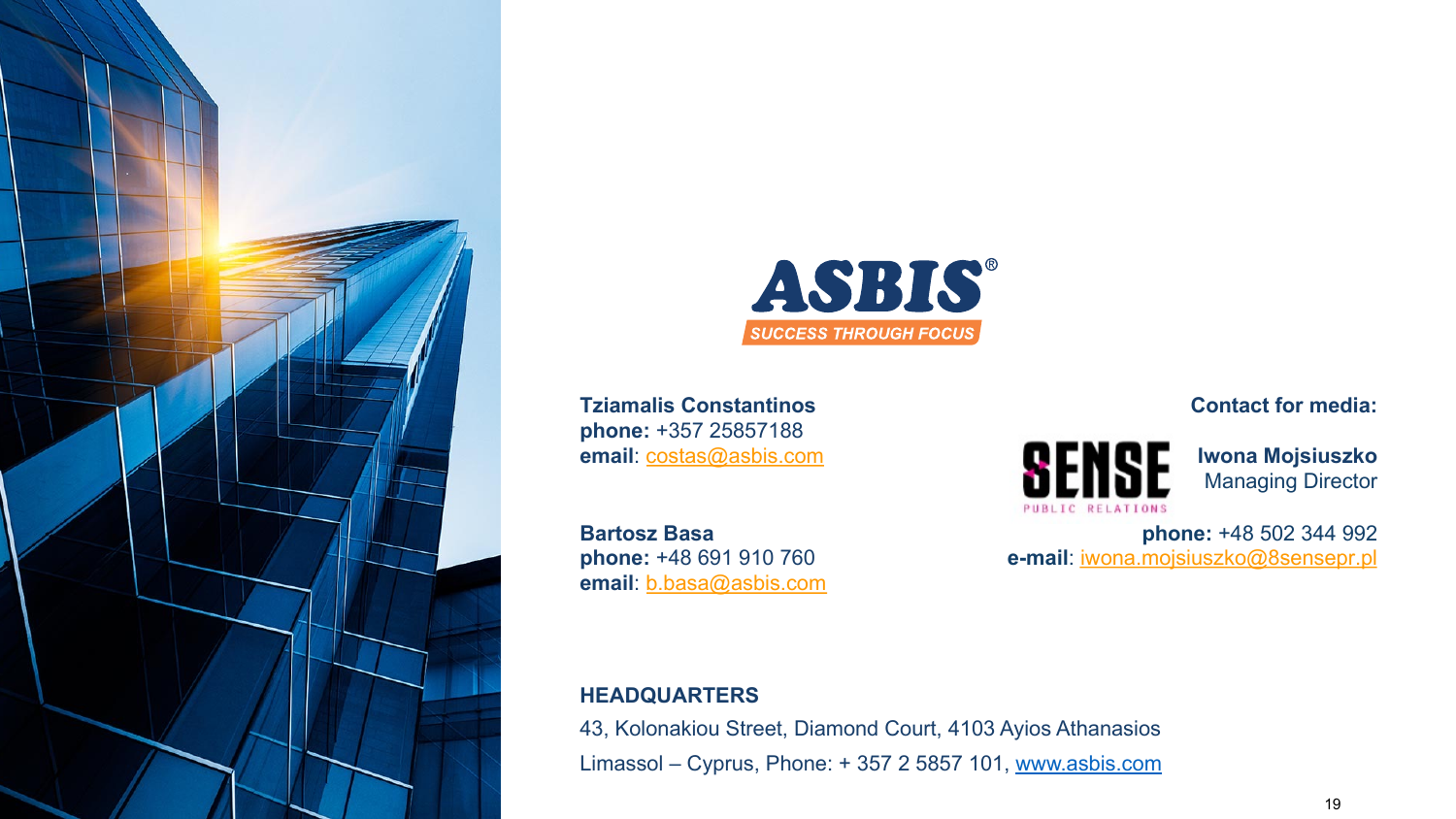ASBIS – OVERVIEW IN Q3 2021

FINANCIAL RESULTS IN Q3 2021 and 9M 2021

UPGRADED FORECAST FOR 2021

**SUMMARY** 

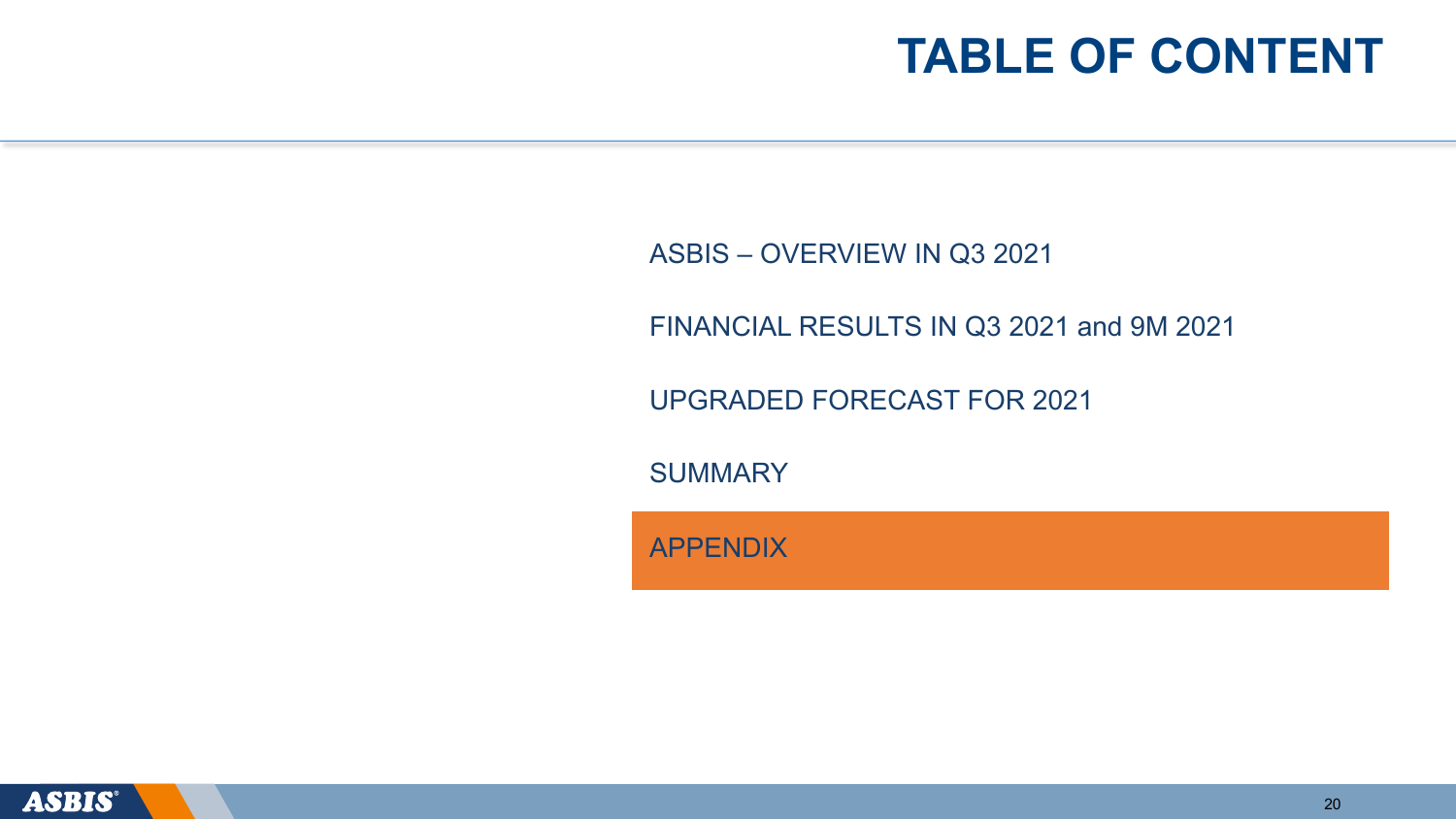# KEY DRIVERS OF 2021

| SUSTAIN THE BUSINESS WITH APPLE              | The Company aims to retain its strong market position and strengthen its relationships with<br>customers and suppliers.                                                                                                                                                                                                                                                                                                                                 |
|----------------------------------------------|---------------------------------------------------------------------------------------------------------------------------------------------------------------------------------------------------------------------------------------------------------------------------------------------------------------------------------------------------------------------------------------------------------------------------------------------------------|
| <b>TRUE VAD SALES</b>                        | The Company expects to focus on the acquisition and servicing of large business projects.<br>The success of last two years with Data Centers and other projects are expected to be<br>replicated as well as the real VAD services.<br>We also want to continue to further develop ESD segment.                                                                                                                                                          |
| <b>BUSINESS SOLUTIONS</b>                    | The solutions we already developed show signs of success and the Company is expecting<br>to significantly benefit from the expansion of these solutions in all markets we operate.                                                                                                                                                                                                                                                                      |
| <b>TRADITIONAL DISTRIBUTION</b>              | Our core strengths are expected to play a leading role in 2021 and excel against<br>competition in all product segments of the traditional components distribution.                                                                                                                                                                                                                                                                                     |
| <b>OWN BRANDS</b><br><b>AND NEW PROJECTS</b> | Having restructured Prestigio and together with a strong Canyon and a promising Perenio,<br>the Company expects good contribution in revenue and profitability. The Company is<br>considering introducing to the market small kitchen appliances under a new own brand.<br>In addition, the Group has strongly entered strongly into the used Smartphones market with<br>Breezy and it plans to penetrate this business in all countries of operations. |

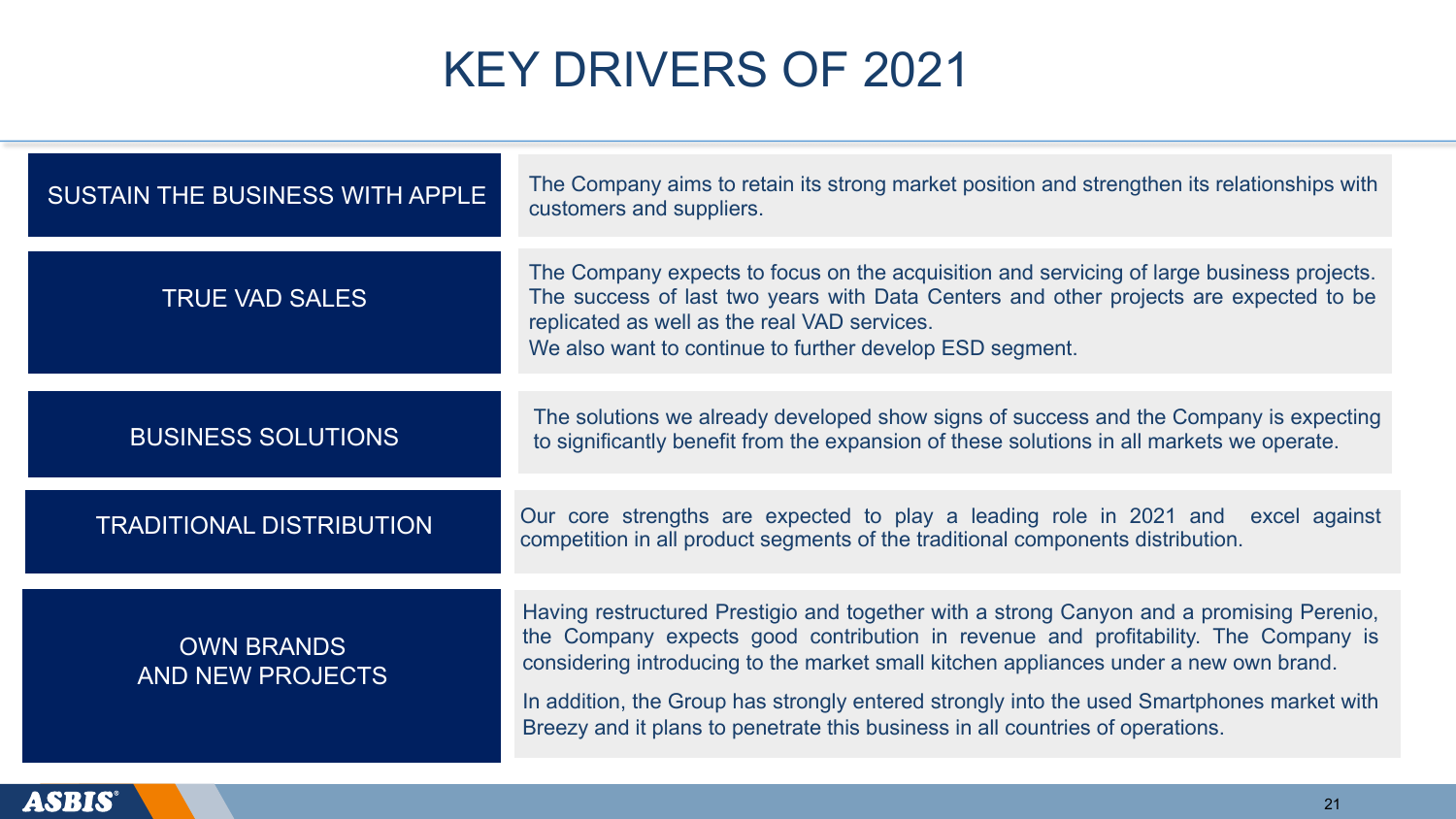#### **ASBIS OWN BRAND**



Prestigio is an international brand that has been offering a wide range of consumer electronics for home, education, and business for 20 years. The company sells products in 30 countries around the world

Prestigio introduced the world's first interactive keyboard with touchpad on keys, as well as smart speakers, portable acoustic systems, hidden wireless chargers, graphene-based power banks, and this is just the beginning.

The company's slogan for launching new products is 'The art of hi-tech', as special attention is paid to innovation, high-quality premium materials, and modern technology.

www.prestigio.com



Canyon is a dynamically growing brand of high-q and stylish, yet affordable mobile access computer gadgets, wearables and gaming tools.

Being found in the Netherlands in 2003, it has g to a full-scale consumer electronics brand. It offices in 16 countries and its products are so more than 26 countries all across the globe.

Canyon believes that YOU CAN change this world for the better - your creativity, your stories, your position, tolerance, humanity, your desire to help share, your mindful consumption are your contrib to this world.

www.canyon.eu

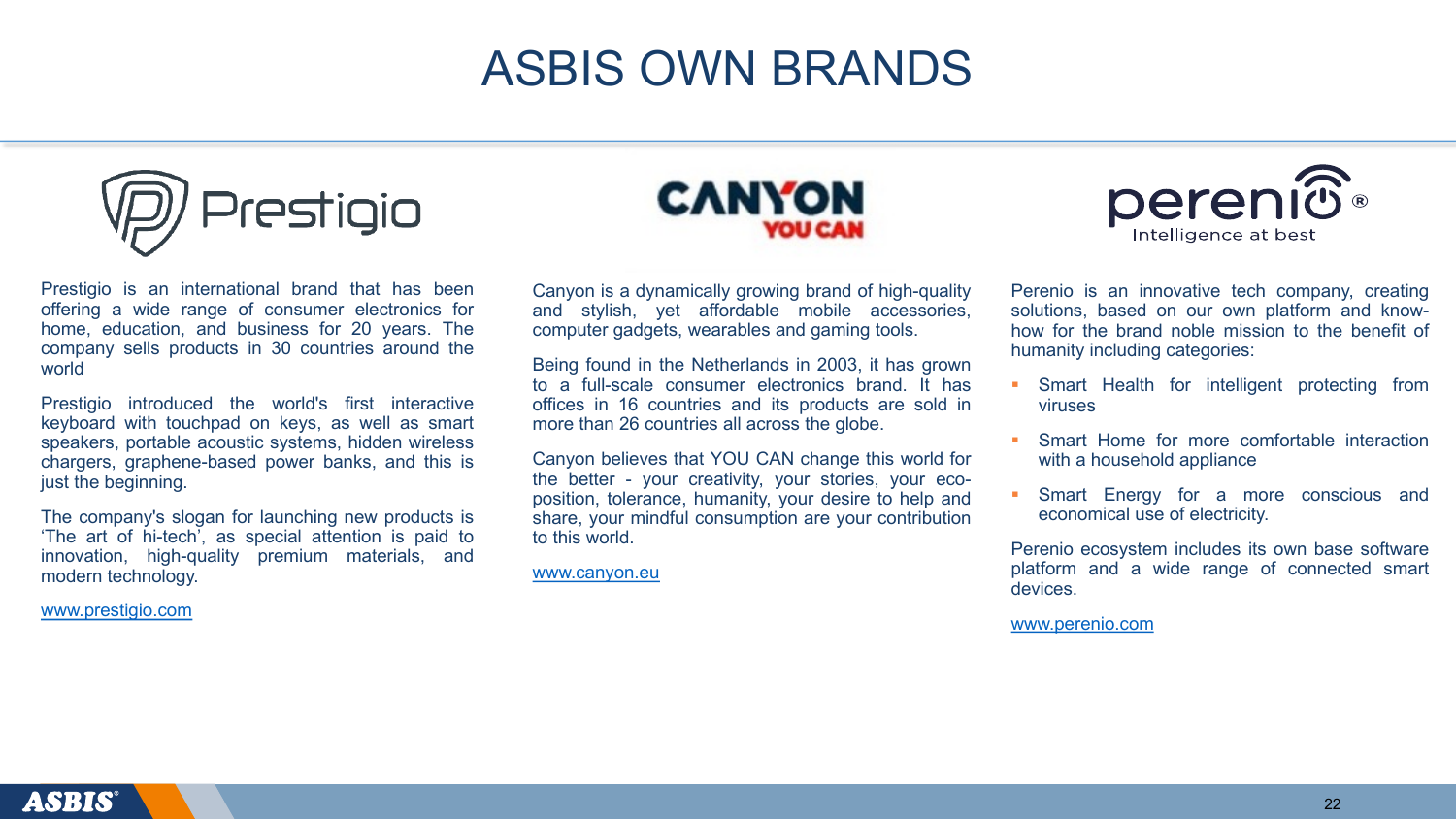### ASBIS APR AND MONOBRAND INVESTMENTS

ASBIS is an authorized distributor of Apple products in **11 countries of the Former Soviet Union** (with the exception of Russia) including:

- Ukraine,
- Belarus,
- Kazakhstan,
- Georgia,
- Armenia,
- Azerbaijan,
- Kyrgyzstan,
- Uzbekistan,
- Moldova
- **Turkmenistan**
- Tajikistan

As an Apple Premium Reseller, ASBIS operates **17 stores** in five countries.

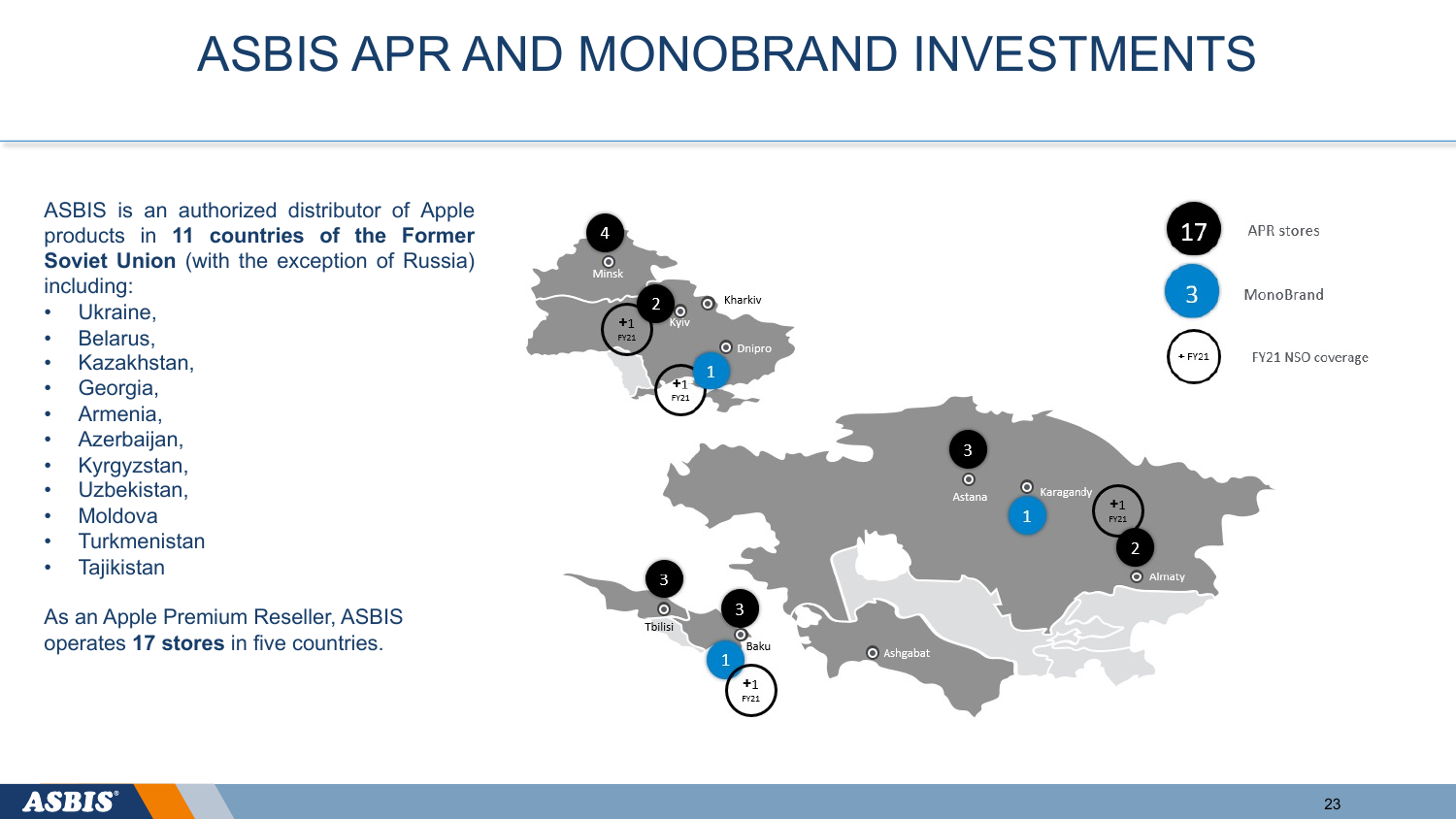#### CASH ENGAGED IN WORKING CAPITAL

- § High revenue growth resulted in the need to involve more cash into working capital.
- § Capex comprises of outflows for investments in tangible and intangible assets.
- § Group aims for positive 2021 operating cash flow despite strong revenues growth.

#### NET WORKING CAPITAL (US\$ m)

**NWC: 15% of sales NWC: 11% of sales**



■Inventories ■ Trade receivables ■ Trade payables

| US\$ m                                       | 9M'21   | <b>9M'20</b> |
|----------------------------------------------|---------|--------------|
| Net cash from operating activities           | $-4.2$  | 0.7          |
| Net cash from investing activities           | $-11.1$ | $-3.2$       |
| Net cash from financing activities           | 6.9     | 6.6          |
| Net movement in cash and cash<br>equivalents | $-8.4$  | 4.1          |

ASBIS®